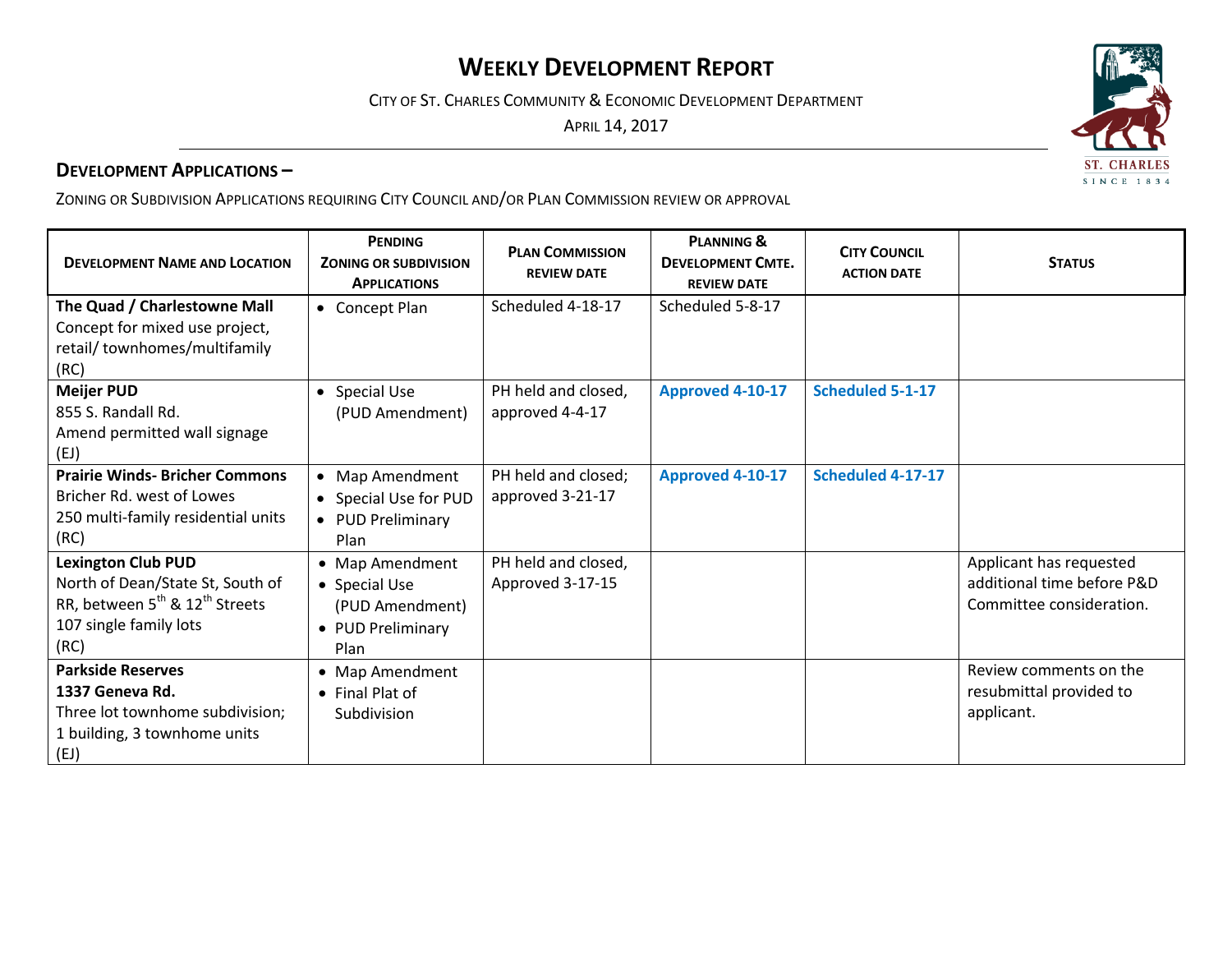#### **GENERAL AMENDMENT APPLICATIONS** - TEXT AMENDMENTS TO THE ZONING ORDINANCE

| <b>APPLICATION</b>                                                               | <b>APPLICATION FILED BY</b> | <b>PLAN COMMISSION</b><br><b>REVIEW DATE</b> | <b>PLANNING &amp;</b><br><b>DEVELOPMENT CMTE.</b><br><b>REVIEW DATE</b> | <b>CITY COUNCIL</b><br><b>ACTION DATE</b> | <b>STATUS</b> |
|----------------------------------------------------------------------------------|-----------------------------|----------------------------------------------|-------------------------------------------------------------------------|-------------------------------------------|---------------|
| Ch. 17.22, 17.30<br>Yard encroachments for Pergolas<br>and Sports Courts<br>(EJ) | City staff                  | PH held and closed,<br>approved 4-4-17       | Approved 4-10-17                                                        | Scheduled 4-17-17                         |               |

## **FINAL PLATS OF SUBDIVISION** – PLATS SUBMITTED FOR CITY COUNCIL APPROVAL AND RECORDING

| <b>DEVELOPMENT NAME AND LOCATION</b>                                                 | <b>PLAN COMMISSION</b><br><b>REVIEW DATE</b> | <b>PLANNING AND</b><br><b>DEVELOPMENT CMTE.</b><br><b>REVIEW DATE</b> | <b>CITY COUNCIL</b><br><b>APPROVAL DATE</b> | <b>FINAL PLAT</b><br><b>RECORDING</b><br><b>DEADLINE</b> | <b>STATUS</b>                                                  |
|--------------------------------------------------------------------------------------|----------------------------------------------|-----------------------------------------------------------------------|---------------------------------------------|----------------------------------------------------------|----------------------------------------------------------------|
| <b>Silverado St. Charles</b><br>Resub. of Pheasant Run Crossing                      | Approved 2-7-17                              | Approved 2-13-17                                                      | Scheduled 3-20-17                           | $3 - 20 - 19$                                            | Final Plat mylar submitted for<br>City signatures. Waiting for |
| Lot 7 for Assisted Living Facility                                                   |                                              |                                                                       |                                             |                                                          | <b>Financial Guarantee.</b>                                    |
| <b>Corporate Reserve PUD</b><br>Lot 8 north of Woodward Dr.<br>78 single family lots |                                              |                                                                       | Approved 1-19-16                            | $1 - 19 - 18$                                            | Final Plat mylar submitted for<br>City signatures.             |
| <b>Hillcroft PUD</b>                                                                 | N/A                                          |                                                                       |                                             |                                                          | Waiting for direction from the                                 |
| 1147 Geneva Rd.                                                                      |                                              |                                                                       |                                             |                                                          | applicant to proceed.                                          |
| 4 lot residential subdivision                                                        |                                              |                                                                       |                                             |                                                          |                                                                |
| <b>St. Charles Commercial Ctr. PUD</b>                                               |                                              |                                                                       | Approved 11-21-16                           | 11-21-18                                                 | Final Plat submitted for City                                  |
| <b>Primrose School</b>                                                               |                                              |                                                                       |                                             |                                                          | signatures. Waiting for                                        |
| Day care facility at NW corner of                                                    |                                              |                                                                       |                                             |                                                          | Financial Guarantee.                                           |
| Bricher Rd. and Blackberry Dr.                                                       |                                              |                                                                       |                                             |                                                          |                                                                |
| <b>Legacy Business Park PUD Lot 8-9</b>                                              |                                              |                                                                       | Approved 2-21-17                            | $2 - 21 - 19$                                            | Final Plat mylar to be                                         |
| 883 & 884 Enterprise Ct.                                                             |                                              |                                                                       |                                             |                                                          | submitted for City signatures.                                 |
| Industrial bldg. for Doran Scales                                                    |                                              |                                                                       |                                             |                                                          |                                                                |